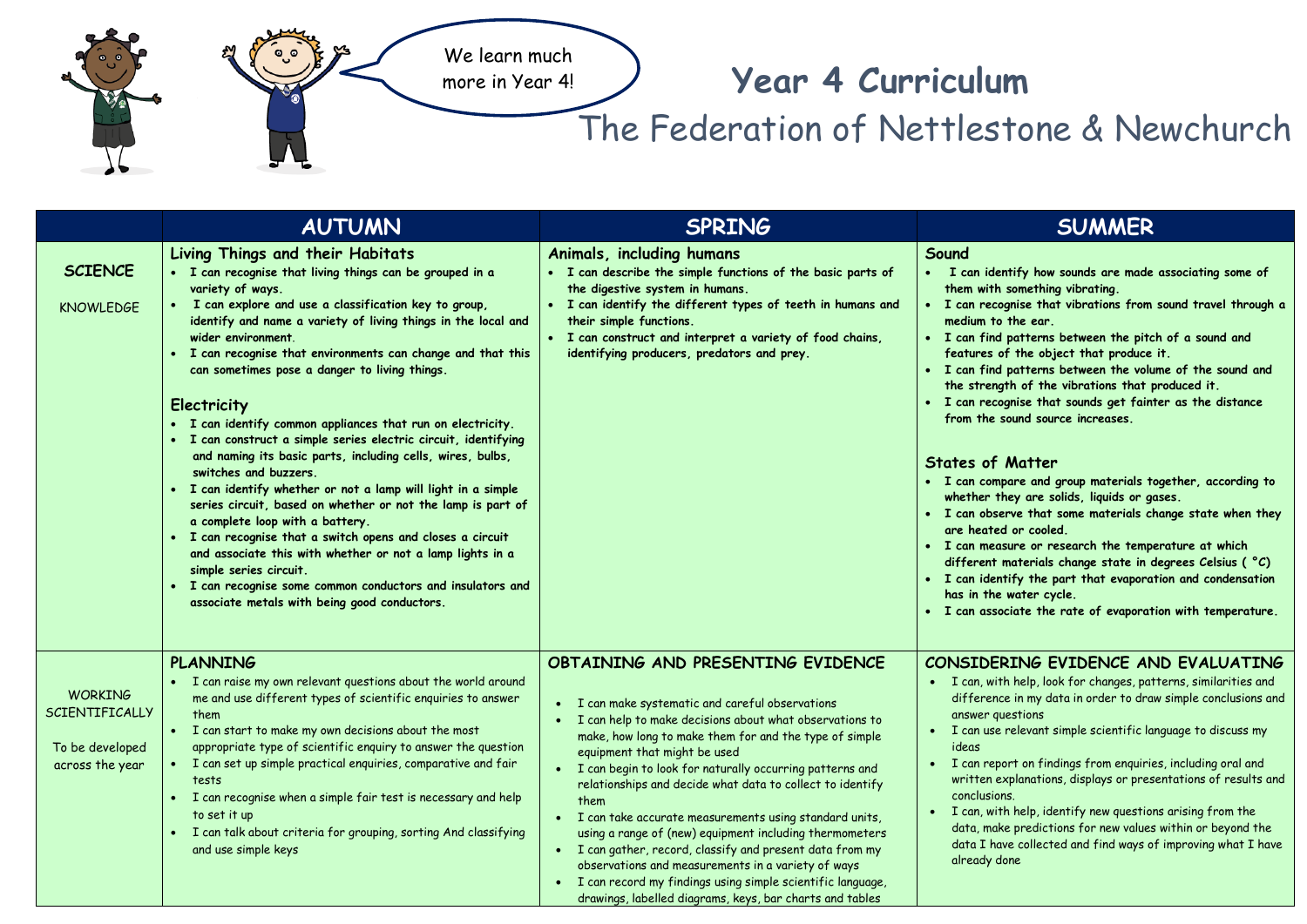|                                                                                                                         | • I can recognise when and how secondary sources might help<br>to answer questions that cannot be answered through<br>practical investigations                                                                                                                                                                                                                                                                                                                                                                                                                                                                                                                                                                                                                                                                                                     | . I can help to make decisions about how to analyse this data                                                                                                                                                                                                                                                                                                                                                                                                                |                                                                                                                                                                                                                                                                                                                                                                                                                                                                                                                                                                                                                                                                                                              |                                                                                                                                                                                                                                                                                                                                                                                                                                                                                                                                                                                                                                                                                                                                                                                                                    |
|-------------------------------------------------------------------------------------------------------------------------|----------------------------------------------------------------------------------------------------------------------------------------------------------------------------------------------------------------------------------------------------------------------------------------------------------------------------------------------------------------------------------------------------------------------------------------------------------------------------------------------------------------------------------------------------------------------------------------------------------------------------------------------------------------------------------------------------------------------------------------------------------------------------------------------------------------------------------------------------|------------------------------------------------------------------------------------------------------------------------------------------------------------------------------------------------------------------------------------------------------------------------------------------------------------------------------------------------------------------------------------------------------------------------------------------------------------------------------|--------------------------------------------------------------------------------------------------------------------------------------------------------------------------------------------------------------------------------------------------------------------------------------------------------------------------------------------------------------------------------------------------------------------------------------------------------------------------------------------------------------------------------------------------------------------------------------------------------------------------------------------------------------------------------------------------------------|--------------------------------------------------------------------------------------------------------------------------------------------------------------------------------------------------------------------------------------------------------------------------------------------------------------------------------------------------------------------------------------------------------------------------------------------------------------------------------------------------------------------------------------------------------------------------------------------------------------------------------------------------------------------------------------------------------------------------------------------------------------------------------------------------------------------|
| <b>HISTORY</b><br><b>KNOWLEDGE</b><br><b>SKILLS AND</b><br><b>UNDERSTANDING</b><br>To be developed<br>across the year   | <b>Knowledge</b><br>The Roman Empire and its impact<br>on Britain<br>This could include:<br>· Julius Caesar's attempted invasion in 55-54<br>BC.<br>• the Roman Empire by AD 42 and the power<br>of its army<br>· successful invasion by Claudius and conquest,<br>including Hadrian's Wall<br>· British resistance, e.g. Boudica<br>"Romanisation" of Britain: sites such as<br>Caerwent and the impact of technology, culture<br>and beliefs, including early Christianity<br>The achievements of the earliest<br>civilizations<br>An overview of where and when the first<br>civilizations appeared and a depth study of<br>Ancient Egypt.                                                                                                                                                                                                      | <b>Chronological understanding</b><br>• I can plot recent history on a timeline<br>using centuries.<br>· I can place periods of history on a<br>timeline showing periods of time.<br>• I can use my mathematical skills to work<br>exact time scales and differences as<br>needs be.<br>• I can use dates and historical language in<br>my work.<br>. I can begin to build up a picture of what<br>main events happened in Britain/ the world<br>during different centuries. | Knowledge and interpretation<br>. I can explain how events from the past<br>have helped shape our lives.<br>. I can appreciate that wars have happened<br>from a very long time ago and are often<br>associated with invasion, conquering or<br>religious differences.<br>. I can explain that people who lived in the<br>past cooked and travelled differently and<br>used different weapons from ours.<br>• I can recognise that the lives of wealthy<br>people were very different from those of<br>poor people through time.<br>. I can begin to appreciate that how we<br>make decisions has been through a<br>Parliament for some time.                                                                | <b>Historical enquiry</b><br>• I can appreciate how items found belonging<br>to the past are helping us to build up an<br>accurate picture of how people lived in the<br>past.<br>• I can research more than one version of<br>an event and say how they differ.<br>. I can research what it was like for a child<br>in a given period from the past and use<br>photographs and illustrations to present<br>their findings.<br>• I can give more than one reason to<br>support an historical argument.<br>· I can communicate knowledge and<br>understanding orally and in writing and<br>offer points of view based upon what they<br>have found out.                                                                                                                                                             |
| <b>GEOGRAPHY</b><br><b>KNOWLEDGE</b><br><b>SKILLS AND</b><br><b>UNDERSTANDING</b><br>To be developed<br>across the year | LOCATIONAL AND PLACE<br><b>KNOWLEDGE</b><br>• I can name and locate counties and<br>cities of the United Kingdom,<br>geographical regions and their<br>identifying human and physical<br>characteristics, key topographical<br>features (including hills, mountains,<br>coasts and rivers), and land-use<br>patterns; and understand how some of<br>these aspects have changed over time.<br>I can state the difference between the<br>British Isles, Great Britain and UK.<br>• I can name up to six major cities in the<br>UK and locate them on a map and state<br>which county they are in.<br>• I can name the major rivers of the UK<br>and locate them on a map.<br>• I can locate and name some of the main<br>islands that surround the UK.<br>• I can name the areas of origin of the<br>main ethnic groups in the UK & in my<br>school. | <b>HUMAN GEOGRAPHY</b><br>• I can explain why people are attracted to<br>live by rivers.<br>• I can state how human activity<br>contributes to the pollution of river ways.<br>Challenge<br>• I can explain how people are trying to<br>manage their environment.                                                                                                                                                                                                            | PHYSICAL GEOGRAPHY<br>• I can locate the major topographical<br>features of the UK and can locate them<br>on a map e.g. Ben Nevis, Peak District<br>etc.<br>· I can, with support, create a<br>topographical map of the IOW showing<br>land use patterns.<br>• I can explain why many cities of the<br>world are situated by rivers.<br>· I can explain the journey of a river from<br>source to sea.<br>• I can explain how the water cycle works.<br>• I can describe and understand rivers and<br>the water cycle.<br>· I can complete local river study -<br>including simple fieldwork.<br>Challenge<br>• I can explain how a locality has changed<br>over time with reference to physical<br>features. | GEOGRAPHICAL ENQUIRY AND<br><b>FIELDWORK</b><br>· I can use maps, atlases, globes and<br>digital/computer mapping to locate<br>countries and describe features studied<br>• I can identify the 8 point compass<br>directions; North; North East; East;<br>South East; South; South West; West;<br>North West to follow and give directions<br>to build up knowledge of UK and the wider<br>world.<br>· I can use four-figure grid references to<br>locate features on a map.<br>I can draw an accurate map of a short<br>route using OS symbols.<br>• I can ask questions and answer questions<br>about places and environments to aid<br>investigations and express my opinions<br>relating to issues.<br>· I can carry out research and make<br>observations to identify land use patterns<br>in the local area. |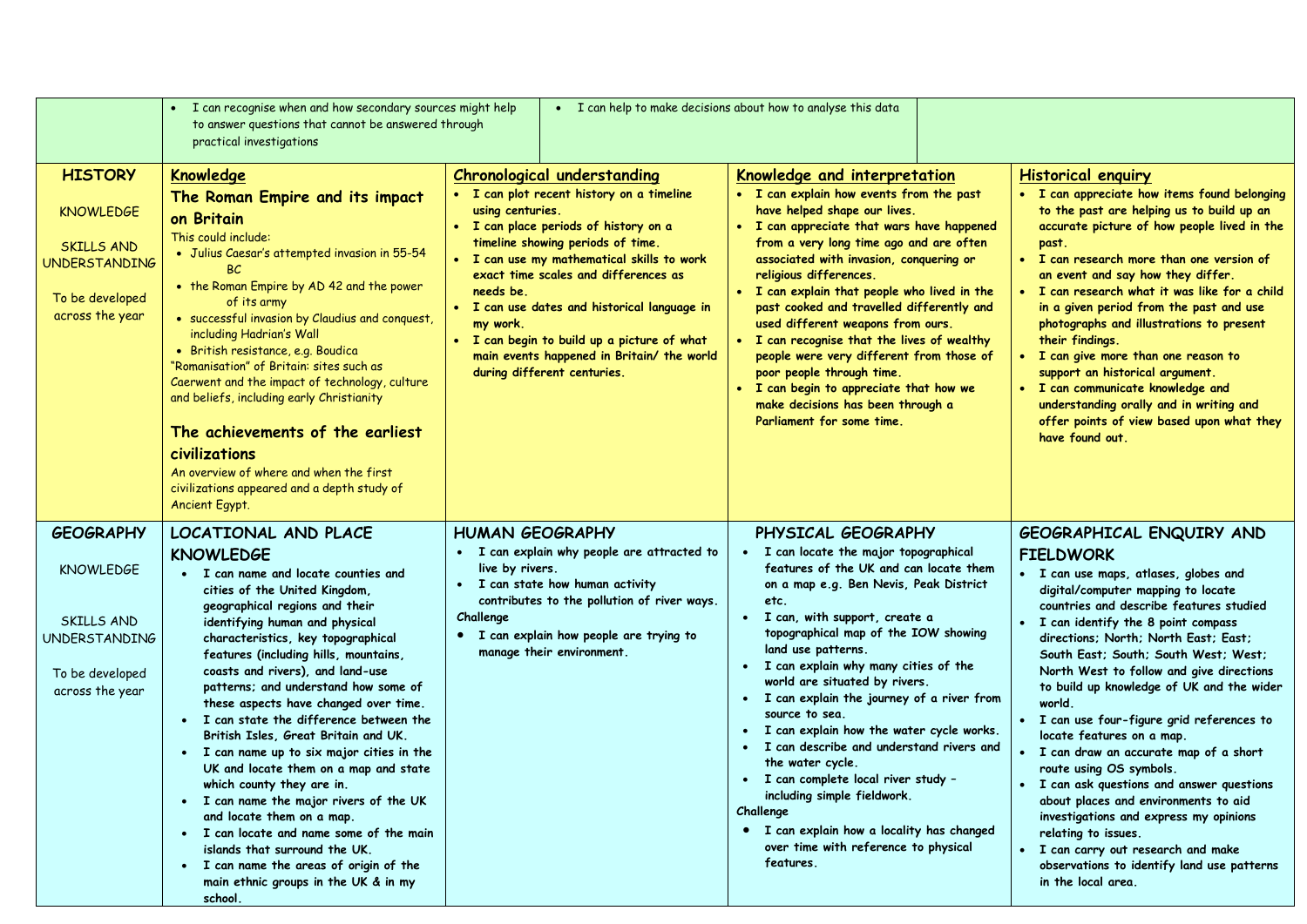|                                                                       | • Challenge<br>• I can name and locate many of the<br>world's major rivers on maps.                                                                                                                                                          |                                                                                                                                                                                                                                                                                      |                                                                                                                                                                                                                                                                                                                                                                                                                                                                                                                                                                 | I can measure using simple instruments,<br>digital technologies and can measure more<br>than one aspect at once.<br>I can describe the benefits and limitations<br>of data collection methods.<br>• I can reach a thoroughly described and<br>simply explained conclusion to the<br>fieldwork question or prediction. |
|-----------------------------------------------------------------------|----------------------------------------------------------------------------------------------------------------------------------------------------------------------------------------------------------------------------------------------|--------------------------------------------------------------------------------------------------------------------------------------------------------------------------------------------------------------------------------------------------------------------------------------|-----------------------------------------------------------------------------------------------------------------------------------------------------------------------------------------------------------------------------------------------------------------------------------------------------------------------------------------------------------------------------------------------------------------------------------------------------------------------------------------------------------------------------------------------------------------|-----------------------------------------------------------------------------------------------------------------------------------------------------------------------------------------------------------------------------------------------------------------------------------------------------------------------|
| ART AND<br><b>DESIGN</b><br>KNOWLEDGE.<br>SKILLS AND<br>UNDERSTANDING | <b>USING MATERIALS</b><br>I can integrate digital images into<br>artwork.<br>I can use sketchbooks to help create<br>facial expressions<br>I can experiment with different<br>texture<br>I can use photographs to help create<br>reflections | <b>DRAWING</b><br>I can show facial expressions and body<br>language in sketches and paintings<br>• I can use marks and lines to show texture in<br>art.<br>I can use line, tone, shape and colour to<br>represent figures and forms in movement<br>and know how to show reflections | USE OF COLOUR,<br>PATTERN, TEXTURE, LINE, FORM,<br><b>SPACE &amp; SHAPE</b><br>• I can print onto different materials using at<br>least four colours.<br>. I can begin to adapt and apply colours to<br>achieve tonal effects, patterns and textures<br>. I can make drawings and paintings from<br>observation, experience and imagination with<br>the emphasis on first-hand experience<br>. I can sculpt clay and other mouldable materials.<br>• I can paint using a wide variety of brushes and<br>use mixing palettes or plastic plates and water<br>pots | RANGE OF ARTISTS<br>• I can experiment with the styles used<br>by other artists.<br>. I can explain some of the features of<br>art from historical periods.<br>• I can talk about how different artists<br>developed their specific techniques<br>Focus on:<br><b>William Morris</b><br>Marc Quinn<br>Michelle Reader |

| <b>DESIGN AND</b><br>TECHNOLOGY<br>KNOWLEDGE,<br>SKILLS AND<br><b>UNDERSTANDING</b>             | <b>DESIGN</b><br>I can research and use ideas<br>from other people when<br>designing.<br>I can annotate my designs to<br>explain it.<br>Preserve and adapt plans when<br>original plans do not work.<br>I can make prototypes to<br>$\bullet$<br>explain ideas and see if they<br>work. | <b>MAKING</b><br>• I can say which tools to use<br>for a particular tasks and show<br>knowledge of handling the<br>tools.<br>• I can say which material is<br>likely to give the best outcome.<br>• I can measure accurately.<br>I can show resilience in my<br>work, even when my original<br>ideas may not work.<br>• I can make a porotype to see<br>if they work. | <b>EVALUATING</b><br>I can evaluate and make<br>suggest improvements for my<br>design.<br>I can evaluate products for<br>both their appearance and<br>purpose.<br>I can explain how my original<br>design has been improved.                                                                                                  | buzzers.<br>product.<br>product. | TECHNICAL KNOWLEDGE<br>• I can link scientific knowledge<br>by using light, switches and<br>I can electrical systems to<br>enhance the quality of the<br>• I can use IT where appropriate<br>to add to the quality of the<br>I can discuss famous<br>inventors/designers and explain<br>the theory behind the product. | <b>FOOD TECHNOLOGY</b><br>• I can say how to be both<br>hygienic and safe when using<br>food.<br>I can bring a creative element<br>to the food product being<br>designed.                                                                                                            |
|-------------------------------------------------------------------------------------------------|-----------------------------------------------------------------------------------------------------------------------------------------------------------------------------------------------------------------------------------------------------------------------------------------|-----------------------------------------------------------------------------------------------------------------------------------------------------------------------------------------------------------------------------------------------------------------------------------------------------------------------------------------------------------------------|-------------------------------------------------------------------------------------------------------------------------------------------------------------------------------------------------------------------------------------------------------------------------------------------------------------------------------|----------------------------------|------------------------------------------------------------------------------------------------------------------------------------------------------------------------------------------------------------------------------------------------------------------------------------------------------------------------|--------------------------------------------------------------------------------------------------------------------------------------------------------------------------------------------------------------------------------------------------------------------------------------|
| <b>MUSIC</b><br>KNOWLEDGE.<br>SKILLS AND<br>UNDERSTANDING<br>To be developed<br>across the year | COMPOSE, USE AND UNDERSTAND<br>I can use non-standard notations to record and interpret<br>sequences of pitches.<br>I can use notations to record compositions in a small group<br>or on my own.<br>I can use my notation in a performance.                                             |                                                                                                                                                                                                                                                                                                                                                                       | LISTENING AND APPRECIATING<br>I can explain the place of silence and say what effect it<br>has.<br>I can start to identify the character of a piece of<br>music.<br>I can describe and identify the different purposes of<br>music.<br>I can they begin to identify with the style of work of<br>Beethoven, Mozart and Elgar. |                                  | <b>PERFORMING</b><br>singing.<br>or untuned/ tuned percussion.<br>• I can improvise using repeated patterns.<br>otherwise.                                                                                                                                                                                             | SINGING, PLAYING AND INSTRUMENT AND<br>• I can sing songs from memory with accurate pitch.<br>• I can adapt my voice with an awareness of others while<br>• I can perform a simple part rhythmically e.g. on recorder<br>• I can begin to read simple musical notation on a staff or |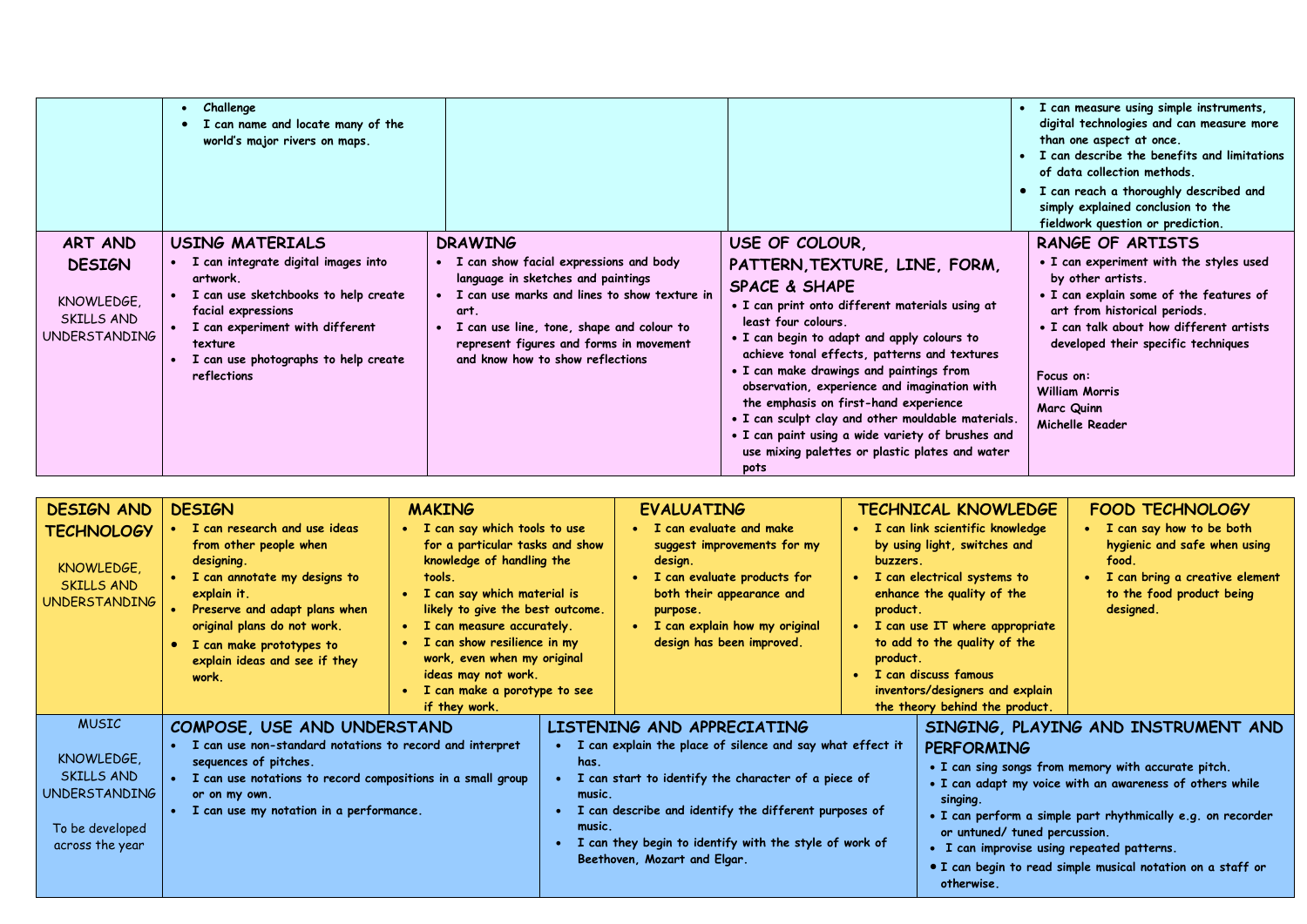| Suggested<br>Charanga Units                                                                                                                                                                                                                                                                                         | Autumn 1 Charanga<br>UNIT 1 Mama Mia | Autumn <sub>2</sub><br>Performance - sing and play<br>Christmas Carol Concert | Spring 1 Charanga<br>Glockenspiel Stage 2 | Spring 2<br>Performance - singing<br>Year 3/4 Production | Summer 1<br>Orchestra - The Music of<br>Beethoven | Summer 2 Charanga<br>UNIT 4 Lean on Me OR<br>UNIT 5 Blackbird |  |
|---------------------------------------------------------------------------------------------------------------------------------------------------------------------------------------------------------------------------------------------------------------------------------------------------------------------|--------------------------------------|-------------------------------------------------------------------------------|-------------------------------------------|----------------------------------------------------------|---------------------------------------------------|---------------------------------------------------------------|--|
| The interrelated dimensions of music should be referred to throughout - pitch (high or low notes); duration (long and short notes); tempo (fast or slow) and dynamics (loud or quiet); structure (order of sections of<br>music e.g. verse, chorus, verse); timbre (quality of sound e.g. a reedy or woolly sound). |                                      |                                                                               |                                           |                                                          |                                                   |                                                               |  |

| <b>COMPUTING</b>                                            | MULTIMEDIA TEXTS AND                                                                                                                                                                                                                                                                                                                                                                                                                                                                                                                                                                                                                                                                                                                                                                                                                             | MULTIMEDIA, SOUND AND                                                                                                                                                                                                                                                                                                                                                                                                                                                                                                | CODING AND PROGRAMMING                                                                                                                                                                                                                                                                                                                                                                                                                                                                                                                                                                                                                                                                                                                                                                                                                                                                                                                                                   | <b>ONLINE SAFETY</b>                                                                                                                                                                                                                                                                                                                                                                                         |
|-------------------------------------------------------------|--------------------------------------------------------------------------------------------------------------------------------------------------------------------------------------------------------------------------------------------------------------------------------------------------------------------------------------------------------------------------------------------------------------------------------------------------------------------------------------------------------------------------------------------------------------------------------------------------------------------------------------------------------------------------------------------------------------------------------------------------------------------------------------------------------------------------------------------------|----------------------------------------------------------------------------------------------------------------------------------------------------------------------------------------------------------------------------------------------------------------------------------------------------------------------------------------------------------------------------------------------------------------------------------------------------------------------------------------------------------------------|--------------------------------------------------------------------------------------------------------------------------------------------------------------------------------------------------------------------------------------------------------------------------------------------------------------------------------------------------------------------------------------------------------------------------------------------------------------------------------------------------------------------------------------------------------------------------------------------------------------------------------------------------------------------------------------------------------------------------------------------------------------------------------------------------------------------------------------------------------------------------------------------------------------------------------------------------------------------------|--------------------------------------------------------------------------------------------------------------------------------------------------------------------------------------------------------------------------------------------------------------------------------------------------------------------------------------------------------------------------------------------------------------|
|                                                             | <b>IMAGES</b>                                                                                                                                                                                                                                                                                                                                                                                                                                                                                                                                                                                                                                                                                                                                                                                                                                    | <b>MOTION</b>                                                                                                                                                                                                                                                                                                                                                                                                                                                                                                        |                                                                                                                                                                                                                                                                                                                                                                                                                                                                                                                                                                                                                                                                                                                                                                                                                                                                                                                                                                          |                                                                                                                                                                                                                                                                                                                                                                                                              |
| KNOWLEDGE,<br>SKILLS AND<br><b>UNDERSTAN</b><br><b>DING</b> | <b>Word Processing</b><br>• I can format images for a purpose.<br>• I can use formatting tools to create an<br>effective layout.<br>• I can use the spellcheck tool.<br>• I can insert and format a table in a word<br>processing document<br>• I can change a page layout for a purpose.<br>I can create hyperlinks within a word<br>document<br>Using & Applying<br>• I can use appropriate software to design,<br>create and present details of a new cartoon<br>character.<br>• I can design and create an original character<br>using appropriate software.<br>• I can use appropriate software to tell a<br>story involving my new cartoon character.<br>• I can use other software to create an<br>additional description or materials linked to<br>my character.<br>I can combine software to present<br>information about my character. | Animation<br>• I can describe early forms of animation<br>before computers and how computers have<br>made a difference.<br>• I can create a short computer animation<br>using one or more moving stick figures.<br>• I can create a recorded animation involving<br>a number of moving characters on a<br>background.<br>• I can structure specific timing of<br>animations using a time slider.<br>· I can use a camera to create a short stop-<br>motion animation film.<br>• I can analyse and evaluate software. | Programming Turtle Logo<br>• I can create and debug an algorithm to<br>create a procedure.<br>• I can create and debug an algorithm that<br>uses setpos to draw shapes.<br>• I can create and debug an algorithm with<br>different colours.<br>• I can create and debug an algorithm to fill<br>areas with colour.<br>I can create and debug an algorithm to<br>$\bullet$<br>produce text.<br>• I can create and debug an algorithm to<br>draw arcs.<br>Scratch: Questions & Quizes<br>• I can compare quizzes and decompose a<br>problem into smaller parts.<br>• I can write and debug a program.<br>I can use sequence and selection.<br>· I can write and debug a programs which use<br>sequence and repetition.<br>• I can work with variables.<br>I can write and debug a program which uses<br>sequence.<br>• I can write a program.<br>• I can design, write and debug my own<br>program by selecting appropriate visual<br>block commands to create a sequence. | • I can identify how a message can hurt<br>someone's feelings.<br>• I can say how I should respond to a hurtful<br>message online.<br>• I can use a search engine accurately.<br>I understand the term 'plagiarism' and how<br>to avoid it.<br>• I can create a safe online profile.<br>I can explain how to be a responsible<br>digital citizen.<br>• I can create an online safety superhero<br>character. |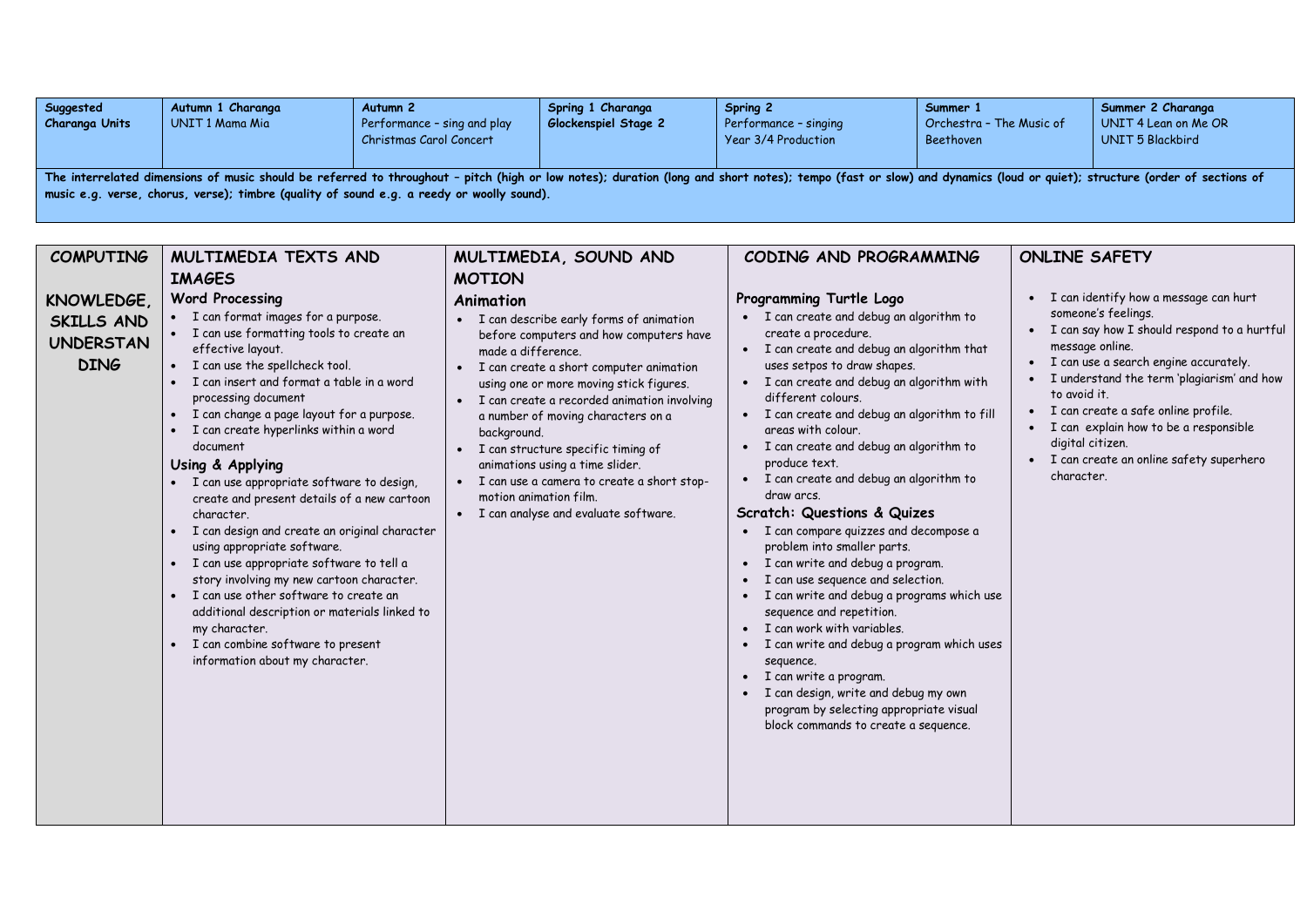| PHYSICAL                                         | Autumn 1                                                                                                                                                                                                                                                                                                                                                                                                                                                                                                                                                                    |                                                                             | Spring 1                                                                                                                                                                                                                                                                                                                                                                                                                                                                                   |                                                                                                                          | Summer 1                                                                                                                                                                                                                                                                                                                                                                                                                                                                                                                                                                                                                                                                                                                                                                                                                 |                                                                                                                                                                                                                                                                                                                                                                                                                                                                                                       |  |
|--------------------------------------------------|-----------------------------------------------------------------------------------------------------------------------------------------------------------------------------------------------------------------------------------------------------------------------------------------------------------------------------------------------------------------------------------------------------------------------------------------------------------------------------------------------------------------------------------------------------------------------------|-----------------------------------------------------------------------------|--------------------------------------------------------------------------------------------------------------------------------------------------------------------------------------------------------------------------------------------------------------------------------------------------------------------------------------------------------------------------------------------------------------------------------------------------------------------------------------------|--------------------------------------------------------------------------------------------------------------------------|--------------------------------------------------------------------------------------------------------------------------------------------------------------------------------------------------------------------------------------------------------------------------------------------------------------------------------------------------------------------------------------------------------------------------------------------------------------------------------------------------------------------------------------------------------------------------------------------------------------------------------------------------------------------------------------------------------------------------------------------------------------------------------------------------------------------------|-------------------------------------------------------------------------------------------------------------------------------------------------------------------------------------------------------------------------------------------------------------------------------------------------------------------------------------------------------------------------------------------------------------------------------------------------------------------------------------------------------|--|
| <b>EDUCATION</b>                                 | • Fitness / Invasion games                                                                                                                                                                                                                                                                                                                                                                                                                                                                                                                                                  |                                                                             | • Invasion games / Dance                                                                                                                                                                                                                                                                                                                                                                                                                                                                   |                                                                                                                          |                                                                                                                                                                                                                                                                                                                                                                                                                                                                                                                                                                                                                                                                                                                                                                                                                          | • Striking and fielding / Athletics                                                                                                                                                                                                                                                                                                                                                                                                                                                                   |  |
| KNOWLEDGE,<br>SKILLS AND<br><b>UNDERSTANDING</b> | Autumn 2<br>• Gym / Athletics                                                                                                                                                                                                                                                                                                                                                                                                                                                                                                                                               |                                                                             | Spring 2<br>• Invasion Games / Outdoor and Adventurous Activities                                                                                                                                                                                                                                                                                                                                                                                                                          |                                                                                                                          | Summer 2<br>• Striking and Fielding / Net Games                                                                                                                                                                                                                                                                                                                                                                                                                                                                                                                                                                                                                                                                                                                                                                          |                                                                                                                                                                                                                                                                                                                                                                                                                                                                                                       |  |
|                                                  | <b>INVASION GAMES</b><br>. I can play 3vs1 and 4vs1 and know how to<br>use the space and help each other.<br>. I can score more regularly without making                                                                                                                                                                                                                                                                                                                                                                                                                    | <b>GYMNASTICS</b><br>balances.                                              | · I can devise, perform and repeat sequences<br>that include travel, body shapes and                                                                                                                                                                                                                                                                                                                                                                                                       | <b>DANCE</b><br>I can explore and create characters and<br>$\bullet$<br>narratives in response to a range of<br>stimuli. | NET AND WALL GAMES<br>• I can play games using throwing and<br>catching skills.<br>· I can vary strength, length and direction                                                                                                                                                                                                                                                                                                                                                                                                                                                                                                                                                                                                                                                                                           |                                                                                                                                                                                                                                                                                                                                                                                                                                                                                                       |  |
|                                                  | as many mistakes.<br>. I can choose and adapt my techniques to<br>keep possession and give my team chance to<br>shoot.<br>. I can plan ideas and tactics similar across<br>invasion games.<br>• I know what rules are needed to make<br>games fair.<br>• I can understand simple patterns of play.<br>• I can evaluate how successful our tactics<br>have been, use appropriate language to<br>describe performance and identify what I<br>do that makes things difficult for my<br>opponents.<br>. I know what they need to improve my game<br>and what I need to practice | • I can work with a partner.<br>groups.<br>performances.<br>of my sequence. | · I can help others change their sequences.<br>• I can adapt my sequences to include<br>apparatus and to suit a partner or small<br>· I can compare and contrast similar<br>. I can suggest ways to improve the quality                                                                                                                                                                                                                                                                    | I can describe, interpret and evaluate<br>my own and others' dances, taking<br>account of character and narrative.       |                                                                                                                                                                                                                                                                                                                                                                                                                                                                                                                                                                                                                                                                                                                                                                                                                          | of throw.<br>• I can understand how I can make it<br>difficult for opponent to receive ball.<br>· I can understand where to stand when<br>receiving.<br>• I can understand attack and defence<br>tactics.<br>• I can understand rules about the games.<br>• I can describe what others do and what<br>they find hard.<br>· I can talk about how to change the court<br>to make it easier/harder.<br>· I can say what I do well in a game and<br>what I need help with and what I need to<br>practice. |  |
|                                                  | STRIKING AND FIELDING<br>· I can choose and use a range of simple tactics and<br>strategies.<br>. I can keep, adapt and make rules for striking and fielding<br>games.<br>• I can recognise good performance and identify the parts of<br>a performance that need improving.<br>. I can say what I have done well in a game and what I need<br>help with and what I need to practice.                                                                                                                                                                                       |                                                                             | MULTISKILLS AND ATHLETICS<br>· I can run for short distances and times, and for longer<br>distances and times.<br>· I can keep a steady pace when running.<br>· I can practise 5 basic jumps e.g hop, step and jump.<br>• I can combine basic actions and form simple jump<br>combinations.<br>• I can throw into a target using slinging, pushing and pulling<br>actions.<br>• I can describe and evaluate the effectiveness of<br>performance and recognise aspects that need improving. |                                                                                                                          | <b>OUTDOOR &amp; ADVENTUROUS</b><br>• I can orientate simple maps and plans<br>I can mark control points in correct position on my map or<br>$\bullet$<br>plan (e.g. where they find an object when following a<br>photo trail)<br>I can find my way back to a base point.<br>• I can co-operate to share roles within a group<br>· I can listen to other children's ideas when planning a task<br>• I can change my ideas if they are not working<br>. I can take responsibility for a role within the group<br>• I can recognise that some outdoor adventurous activities<br>can be dangerous<br>· I can follow rules to keep myself and others safe<br>· I can select appropriate equipment/route/people to solve a<br>problem successfully<br>· I can choose effective strategies and change ideas if not<br>working |                                                                                                                                                                                                                                                                                                                                                                                                                                                                                                       |  |
|                                                  |                                                                                                                                                                                                                                                                                                                                                                                                                                                                                                                                                                             |                                                                             |                                                                                                                                                                                                                                                                                                                                                                                                                                                                                            |                                                                                                                          |                                                                                                                                                                                                                                                                                                                                                                                                                                                                                                                                                                                                                                                                                                                                                                                                                          | PGL RESIDENTIAL OPPORTUNITY                                                                                                                                                                                                                                                                                                                                                                                                                                                                           |  |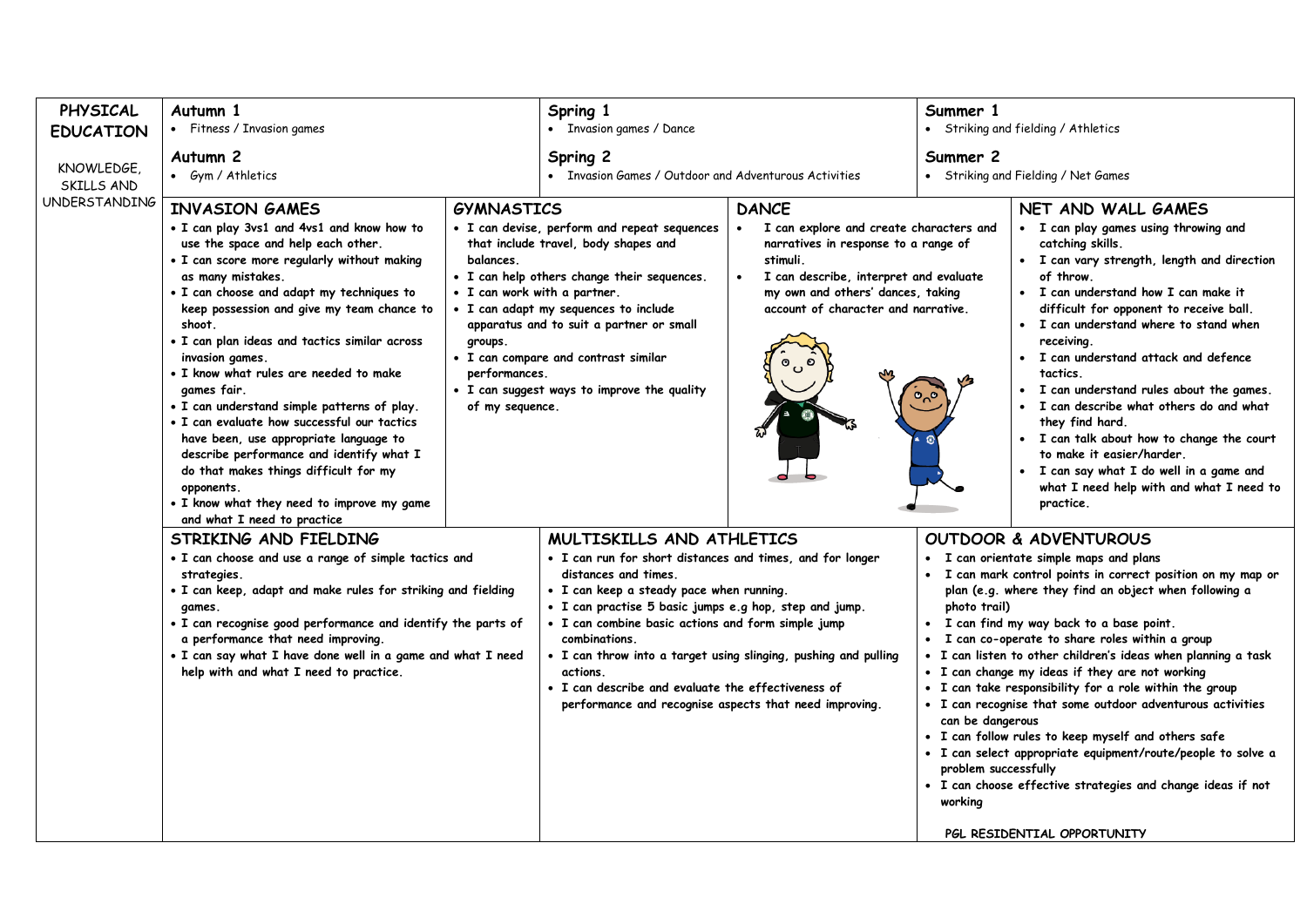| <b>SPANISH</b>                                                                                      | <b>Speaking &amp; Listening</b>                                                                                                                                                                                                                                                                                                                                                                                                                                                                                                                                                                                                                                                                                                                                                                                                                                                                                                                                          |  | Speaking & Listening                                                                                                                                 |                                                                                                                                                                                                                                                                                                                                                                                                                                                                                                                                                                                                                                                                                                                                                                                                                                       | <b>Speaking</b>      |                                                                                                                                                           |                                                                                                                                                                                                                                                                                                                                                                                                                                                                                                                                                                                                                                                                                                                                                                                                                                                                                                                                                                                      |
|-----------------------------------------------------------------------------------------------------|--------------------------------------------------------------------------------------------------------------------------------------------------------------------------------------------------------------------------------------------------------------------------------------------------------------------------------------------------------------------------------------------------------------------------------------------------------------------------------------------------------------------------------------------------------------------------------------------------------------------------------------------------------------------------------------------------------------------------------------------------------------------------------------------------------------------------------------------------------------------------------------------------------------------------------------------------------------------------|--|------------------------------------------------------------------------------------------------------------------------------------------------------|---------------------------------------------------------------------------------------------------------------------------------------------------------------------------------------------------------------------------------------------------------------------------------------------------------------------------------------------------------------------------------------------------------------------------------------------------------------------------------------------------------------------------------------------------------------------------------------------------------------------------------------------------------------------------------------------------------------------------------------------------------------------------------------------------------------------------------------|----------------------|-----------------------------------------------------------------------------------------------------------------------------------------------------------|--------------------------------------------------------------------------------------------------------------------------------------------------------------------------------------------------------------------------------------------------------------------------------------------------------------------------------------------------------------------------------------------------------------------------------------------------------------------------------------------------------------------------------------------------------------------------------------------------------------------------------------------------------------------------------------------------------------------------------------------------------------------------------------------------------------------------------------------------------------------------------------------------------------------------------------------------------------------------------------|
| <b>KNOWLEDGE</b><br><b>SKILLS AND</b><br><b>UNDERSTANDING</b><br>To be developed<br>across the year | I can use appropriate greetings (including Hello/Good<br>morning/Good afternoon/ Happy Birthday/Happy<br>Christmas)<br>I can start to use a full sentence to answer<br>questions such as how old I am or when my birthday<br>is<br>• I can have a short conversation, (context: role-<br>playing being in a café) saying 2 to 3 things<br>Reading<br>I can read and understand a simple menu -using food<br>language I have learnt<br>Listening & Writing<br>• I can write words and phrases from memory<br>(context: to record food ordered by customers in a<br>café, or to compile a simple menu)<br>· I can write 2-3 short sentences (context: to create<br>a simple invitation or greetings card)<br>I can use my knowledge of grammar to speak<br>$\bullet$<br>correctly<br>I can use vocabulary introduced as part of the new<br>$\bullet$<br>topic<br>I can use accurate pronunciation and intonation so<br>$\bullet$<br>others can understand what I am saying |  | $\bullet$<br><b>Writing</b><br>$\bullet$ .<br>$\bullet$ .<br>Reading<br>$\bullet$ .<br>$\bullet$ .<br>$\bullet$ .                                    | I can participate in songs and play games based on<br>vocabulary naming parts of the body<br>I can ask questions about a person's appearance and<br>understand the response (example context: 'Guess<br>Who?')<br>I can link several short sentences together to form<br>a description of a person's appearance (in speaking)<br>I can write one or more short sentences to describe<br>a person's appearance (example context: wanted<br>poster)<br>I can write phrases relating to a person's<br>appearance from memory<br>I can read and understand a short passage relating<br>to a person's appearance<br>I can use my knowledge of grammar to speak<br>correctly<br>I can use vocabulary introduced as part of the new<br>topic<br>I can use accurate pronunciation and intonation so<br>others can understand what I am saying |                      | <b>Listening &amp; Reading</b><br>shared with the class)<br>class)<br>the class)<br>Writing<br>shared with the class)<br>the class)<br>correctly<br>topic | I can use full sentences to name and describe<br>members of my family and pets<br>I can use full sentences to talk about characters<br>and/or events in a story read with the class<br>• I can read and understand a short passage using<br>familiar language (context: text based on a story<br>I can explain the main points in a short passage<br>(context: a text based on a story shared with the<br>I can read a passage independently and<br>use a bilingual dictionary or glossary to look up new<br>words (context: a text based on a story shared with<br>I can write phrases from memory (context: phrases<br>relating to members of my family/pets/a story<br>I can write 2-3 short sentences (context: relating<br>to members of my family/pets/a story shared with<br>I can use my knowledge of grammar to speak<br>I can use vocabulary introduced as part of the new<br>I can use accurate pronunciation and intonation so<br>others can understand what I am saying |
| <b>RELIGIOUS</b>                                                                                    | Autumn 1                                                                                                                                                                                                                                                                                                                                                                                                                                                                                                                                                                                                                                                                                                                                                                                                                                                                                                                                                                 |  | Spring 1                                                                                                                                             |                                                                                                                                                                                                                                                                                                                                                                                                                                                                                                                                                                                                                                                                                                                                                                                                                                       | Summer 1             |                                                                                                                                                           |                                                                                                                                                                                                                                                                                                                                                                                                                                                                                                                                                                                                                                                                                                                                                                                                                                                                                                                                                                                      |
| <b>EDUCATION</b><br><b>IOW</b> locally                                                              | Temptation (C)<br>Concept A                                                                                                                                                                                                                                                                                                                                                                                                                                                                                                                                                                                                                                                                                                                                                                                                                                                                                                                                              |  | Good and Evil (H)<br>Concept A                                                                                                                       |                                                                                                                                                                                                                                                                                                                                                                                                                                                                                                                                                                                                                                                                                                                                                                                                                                       |                      | Devotion (H)<br>Concept A                                                                                                                                 |                                                                                                                                                                                                                                                                                                                                                                                                                                                                                                                                                                                                                                                                                                                                                                                                                                                                                                                                                                                      |
| agreed syllabus                                                                                     | <b>Making Choices</b>                                                                                                                                                                                                                                                                                                                                                                                                                                                                                                                                                                                                                                                                                                                                                                                                                                                                                                                                                    |  | Holi                                                                                                                                                 |                                                                                                                                                                                                                                                                                                                                                                                                                                                                                                                                                                                                                                                                                                                                                                                                                                       |                      | Hindu Worship                                                                                                                                             |                                                                                                                                                                                                                                                                                                                                                                                                                                                                                                                                                                                                                                                                                                                                                                                                                                                                                                                                                                                      |
|                                                                                                     | Autumn <sub>2</sub><br>Holy $(C)$<br><b>Concept B</b><br>Mary Mother of God<br><b>APPLY</b><br><b>COMMUNICATE</b><br>• I can describe examples of how<br>• I can describe and give reasons<br>for my experiences of the<br>my responses are, or can be,<br>applied in my own life and the<br>concepts studied.<br>lives of others.                                                                                                                                                                                                                                                                                                                                                                                                                                                                                                                                                                                                                                       |  | <b>Spring 2</b>                                                                                                                                      |                                                                                                                                                                                                                                                                                                                                                                                                                                                                                                                                                                                                                                                                                                                                                                                                                                       |                      | Summer 2                                                                                                                                                  |                                                                                                                                                                                                                                                                                                                                                                                                                                                                                                                                                                                                                                                                                                                                                                                                                                                                                                                                                                                      |
|                                                                                                     |                                                                                                                                                                                                                                                                                                                                                                                                                                                                                                                                                                                                                                                                                                                                                                                                                                                                                                                                                                          |  | Ritual (C)                                                                                                                                           |                                                                                                                                                                                                                                                                                                                                                                                                                                                                                                                                                                                                                                                                                                                                                                                                                                       |                      | Symbol (C)                                                                                                                                                |                                                                                                                                                                                                                                                                                                                                                                                                                                                                                                                                                                                                                                                                                                                                                                                                                                                                                                                                                                                      |
|                                                                                                     |                                                                                                                                                                                                                                                                                                                                                                                                                                                                                                                                                                                                                                                                                                                                                                                                                                                                                                                                                                          |  | Concept B                                                                                                                                            |                                                                                                                                                                                                                                                                                                                                                                                                                                                                                                                                                                                                                                                                                                                                                                                                                                       |                      | Concept B                                                                                                                                                 |                                                                                                                                                                                                                                                                                                                                                                                                                                                                                                                                                                                                                                                                                                                                                                                                                                                                                                                                                                                      |
|                                                                                                     |                                                                                                                                                                                                                                                                                                                                                                                                                                                                                                                                                                                                                                                                                                                                                                                                                                                                                                                                                                          |  | <b>Paschal Candle</b>                                                                                                                                |                                                                                                                                                                                                                                                                                                                                                                                                                                                                                                                                                                                                                                                                                                                                                                                                                                       |                      | Trees                                                                                                                                                     |                                                                                                                                                                                                                                                                                                                                                                                                                                                                                                                                                                                                                                                                                                                                                                                                                                                                                                                                                                                      |
|                                                                                                     |                                                                                                                                                                                                                                                                                                                                                                                                                                                                                                                                                                                                                                                                                                                                                                                                                                                                                                                                                                          |  |                                                                                                                                                      | <b>ENQUIRE</b>                                                                                                                                                                                                                                                                                                                                                                                                                                                                                                                                                                                                                                                                                                                                                                                                                        | <b>CONTEXTUALISE</b> |                                                                                                                                                           | <b>EVALUATE</b>                                                                                                                                                                                                                                                                                                                                                                                                                                                                                                                                                                                                                                                                                                                                                                                                                                                                                                                                                                      |
|                                                                                                     |                                                                                                                                                                                                                                                                                                                                                                                                                                                                                                                                                                                                                                                                                                                                                                                                                                                                                                                                                                          |  | . I can describe key concepts that<br>are common to all people, as well<br>as those, that are common to the<br>lives of many living a religious life |                                                                                                                                                                                                                                                                                                                                                                                                                                                                                                                                                                                                                                                                                                                                                                                                                                       |                      | • I can describe and give reasons<br>for the ways in which these<br>concepts are expressed by people<br>living within specific religions.                 | • I can evaluate the human<br>experience of the concept by<br>describing their value to people<br>and through discussing with                                                                                                                                                                                                                                                                                                                                                                                                                                                                                                                                                                                                                                                                                                                                                                                                                                                        |